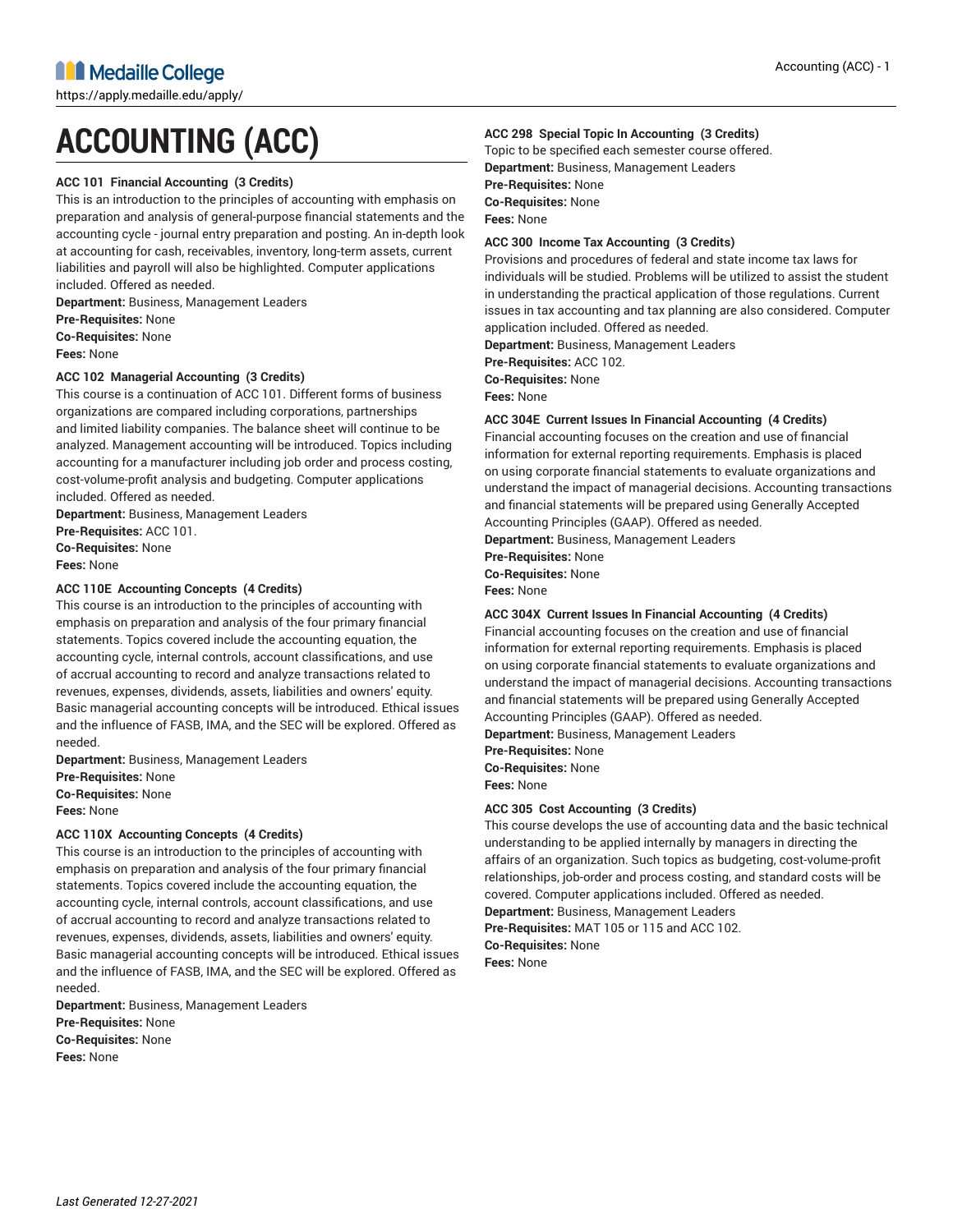#### **ACC 315E Accounting Analysis And Decision Making (4 Credits)**

This course provides students with an understanding of how to use accounting information in the decision-making process as well as the kinds of information found outside of traditional accounting systems that can be drawn upon to improve the quality of financial analysis and decision-making. Topics include cost systems, budgeting, evaluation and control, performance measurement, human resource management, strategic planning (including game theory), forecasting, managing intellectual property, and costing and pricing challenges in an information-based economy. Throughout the course, there is an emphasis on the role of ethics in decision-making, internal control, and global interactions. Offered as needed.

**Department:** Business, Management Leaders **Pre-Requisites:** ACC 304E or 304X. **Co-Requisites:** None **Fees:** None

**ACC 315X Accounting Analysis And Decision Making (4 Credits)**

This course provides students with an understanding of how to use accounting information in the decision-making process as well as the kinds of information found outside of traditional accounting systems that can be drawn upon to improve the quality of financial analysis and decision-making. Topics include cost systems, budgeting, evaluation and control, performance measurement, human resource management, strategic planning (including game theory), forecasting, managing intellectual property, and costing and pricing challenges in an information-based economy. Throughout the course, there is an emphasis on the role of ethics in decision-making, internal control, and global interactions. Offered as needed.

**Department:** Business, Management Leaders **Pre-Requisites:** (ACC 304E or 304X). **Co-Requisites:** None

## **Fees:** None

#### **ACC 350 Intermediate Accounting I (3 Credits)**

This course serves to elevate the competence level of the student's accounting skills so that a working knowledge of financial accounting is possible. The course commences with a review of basic financial accounting principles and develops further the areas of asset valuation, income measurement, complete financial statement preparation, and time value of money. Computer applications included. Offered as needed. **Department:** Business, Management Leaders

**Pre-Requisites:** ACC 102.

**Co-Requisites:** None

**Fees:** None

#### **ACC 351 Intermediate Accounting II (3 Credits)**

This course will develop, at the intermediate level, a thorough understanding of the equity area of accounting. Topics to be covered will include capital stock, retained earnings, treasury stock, stock rights and warrants. The course also will provide coverage of long-term debt, pensions, leases, earnings per share, income recognition and cash flow. Computer applications included. Offered as needed.

**Department:** Business, Management Leaders **Pre-Requisites:** ACC 350. **Co-Requisites:** None

**Fees:** None

#### **ACC 377 Field Experience I (3 Credits)**

This course provides the student with both observational and "hands-on" learning experience through participation in an internship, ideally in the field in which the student will be seeking employment. Students who are already on an established career path may enhance their visibility in the organization by completion of a special project related to their careers, subject to prior instructor approval. Offered as needed.

**Department:** Business, Management Leaders

## **Pre-Requisites:** ACC 351.

**Co-Requisites:** None

**Restrictions:** Enrollment limited to students with a classification of Junior or Senior.

**Fees:** None

#### **ACC 398 Special Topic In Accounting (3 Credits)**

Topic to be specified each semester course offered. **Department:** Business, Management Leaders **Pre-Requisites:** None **Co-Requisites:** None **Fees:** None

#### **ACC 410 Advanced Accounting (3 Credits)**

This course will provide an in-depth emphasis on the accounting procedures and disclosures regarding combined corporate entities and consolidations. Additional topics to be covered in this course include branch accounting, segment reporting, foreign operations, partnerships and bankruptcies. Computer applications included. Offered as needed. **Department:** Business, Management Leaders

**Pre-Requisites:** ACC 351.

**Co-Requisites:** None **Fees:** None

#### **ACC 430 Auditing (3 Credits)**

This course will focus on the standards and procedures of the auditing function. The course will provide an understanding of the standards of ethical conduct; auditor's legal responsibility and liability; meaning, significance, and preparation of an auditor's report; nature of audit evidence; internal control and tests; and the importance of EDP in auditing. Statements on auditing standards from the AICPA are reviewed. Computer applications included. Offered as needed.

**Department:** Business, Management Leaders

**Pre-Requisites:** ACC 351.

**Co-Requisites:** None **Fees:** None

#### **ACC 477 Field Experience II (3 Credits)**

This is a continuation of the business exposure completed in the Field Experience I. A minimum of 120 work hours is required, but the performance level of the assignment is expected to be higher than the level I assignment. Students may again elect to complete a project related to their careers, but it must be demonstrative of a higher-level competence and difficulty and approved by the program chair. Offered as needed.

**Department:** Business, Management Leaders

**Pre-Requisites:** ACC 430.

#### **Co-Requisites:** None

**Restrictions:** Enrollment limited to students with a classification of Senior.

**Fees:** None